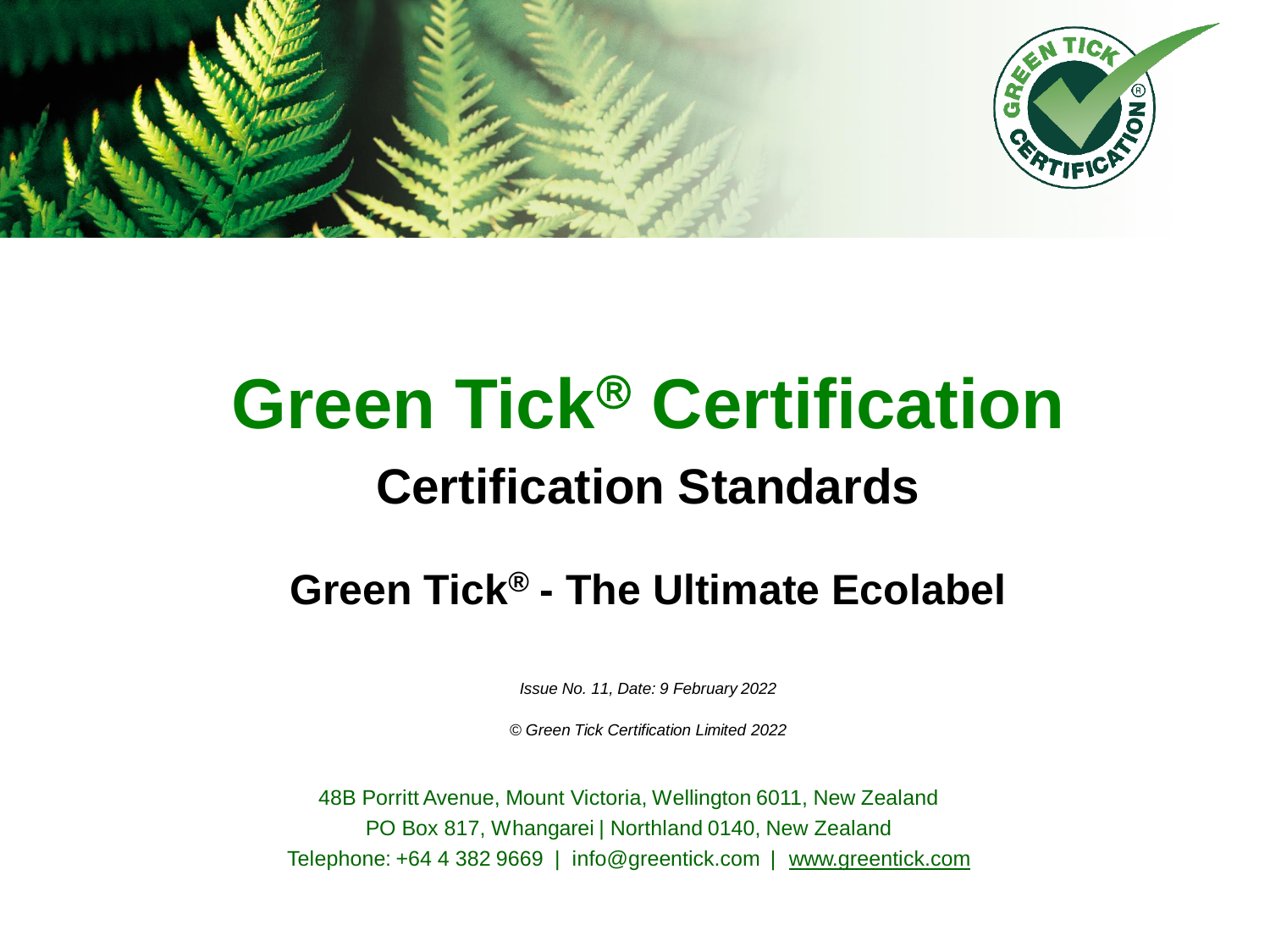## **Green Tick® - Definition of Sustainability**

### **SUSTAINABILITY means that, as a minimum, operations under the Applicant's direct control do not cause permanent harm to people or the environment.**

This concept of sustainability includes the consideration of permanent, irreversible effects; the cumulative effects of different elements working together over space and time; severe temporary effects; and the full life cycle of a product down the supply chain. **The health, safety and environmental effects of the production of a product, service, or project are controlled so that they cause no permanent harm to people or the environment.** Preferably, there is a net improvement.

The Green Tick® Certification Standards are used to measure the sustainability performance of the organisation, site or product in terms of outcomes of operations. The ISO Standards are used as a guide for the assessment of management systems at the organisation and site, and as they pertain to products.

The Certification Methodology is aimed at making an independent sustainability assessment of an organisation, site or product. It does not constitute an audit or certification of management systems in respect of ISO 9001 (quality), ISO 14001 (environment), or ISO 45001 (health and safety). Nor is it a product performance test.

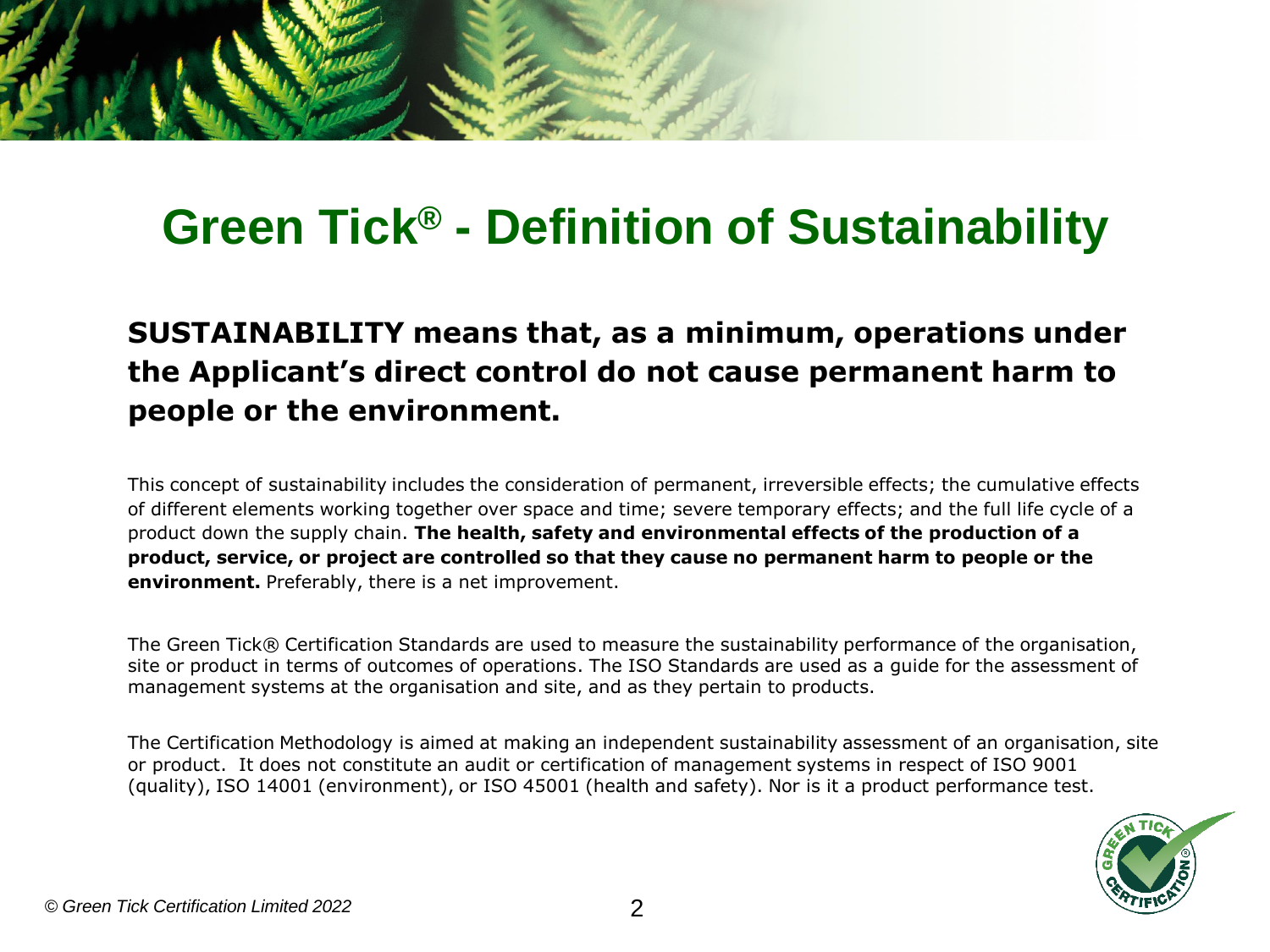

### **Example Life Cycle**



#### **Scope:**

1. The life cycle includes the "START" and "STOP" points where the Applicant directly controls the impacts of their business; eg. "START" = Inwards Goods, "STOP" = Outwards Goods.

- 2. Two common boundary definitions are:
- (a) Financial responsibility
- (b) Operational responsibility.

3. In some countries legal responsibility may go beyond these, check to make sure the boundaries are correct.

 $HSE =$  health, safety, environment

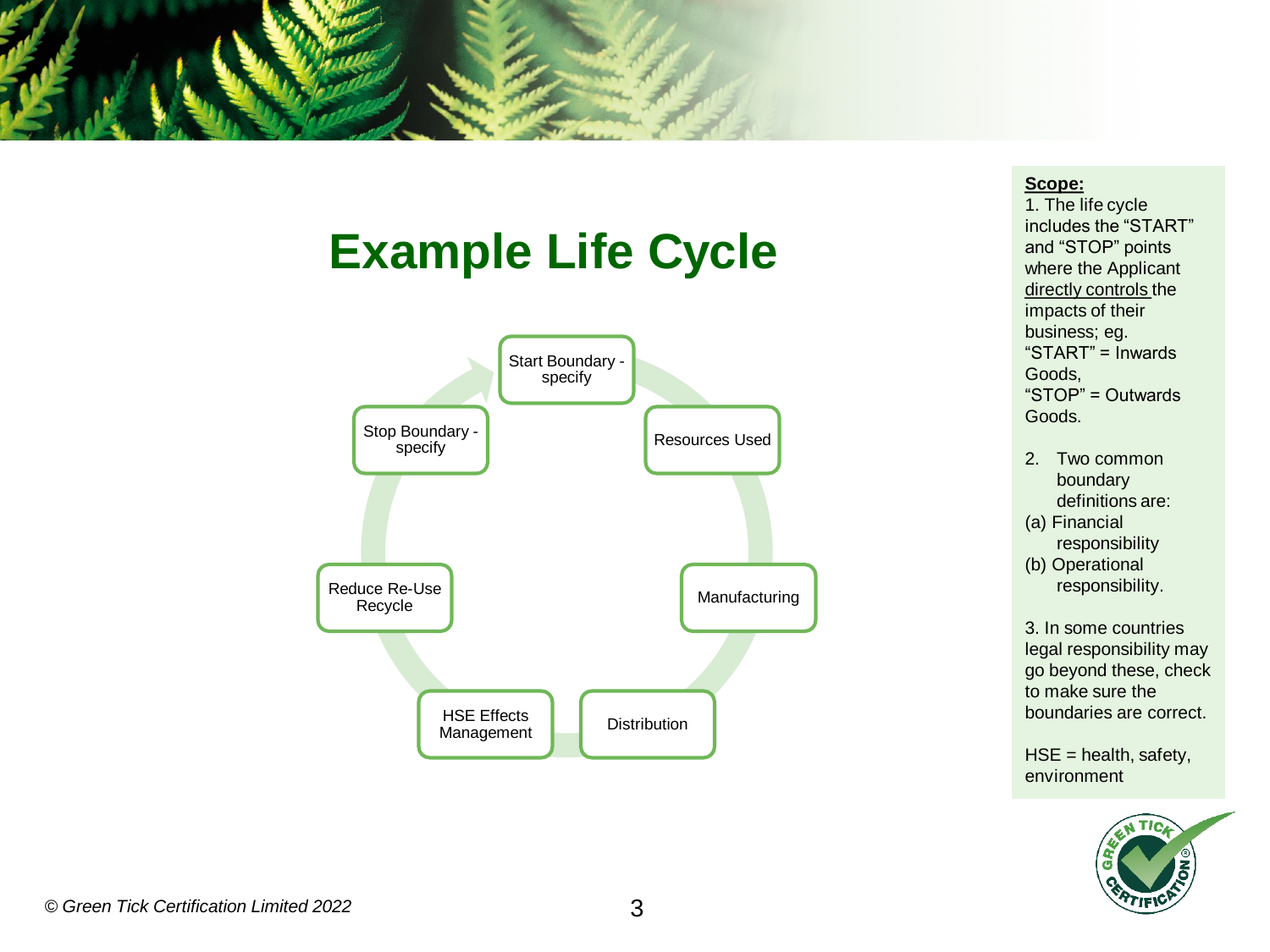

# **Green Tick<sup>®</sup> Ecolabels**

**- certification options -**



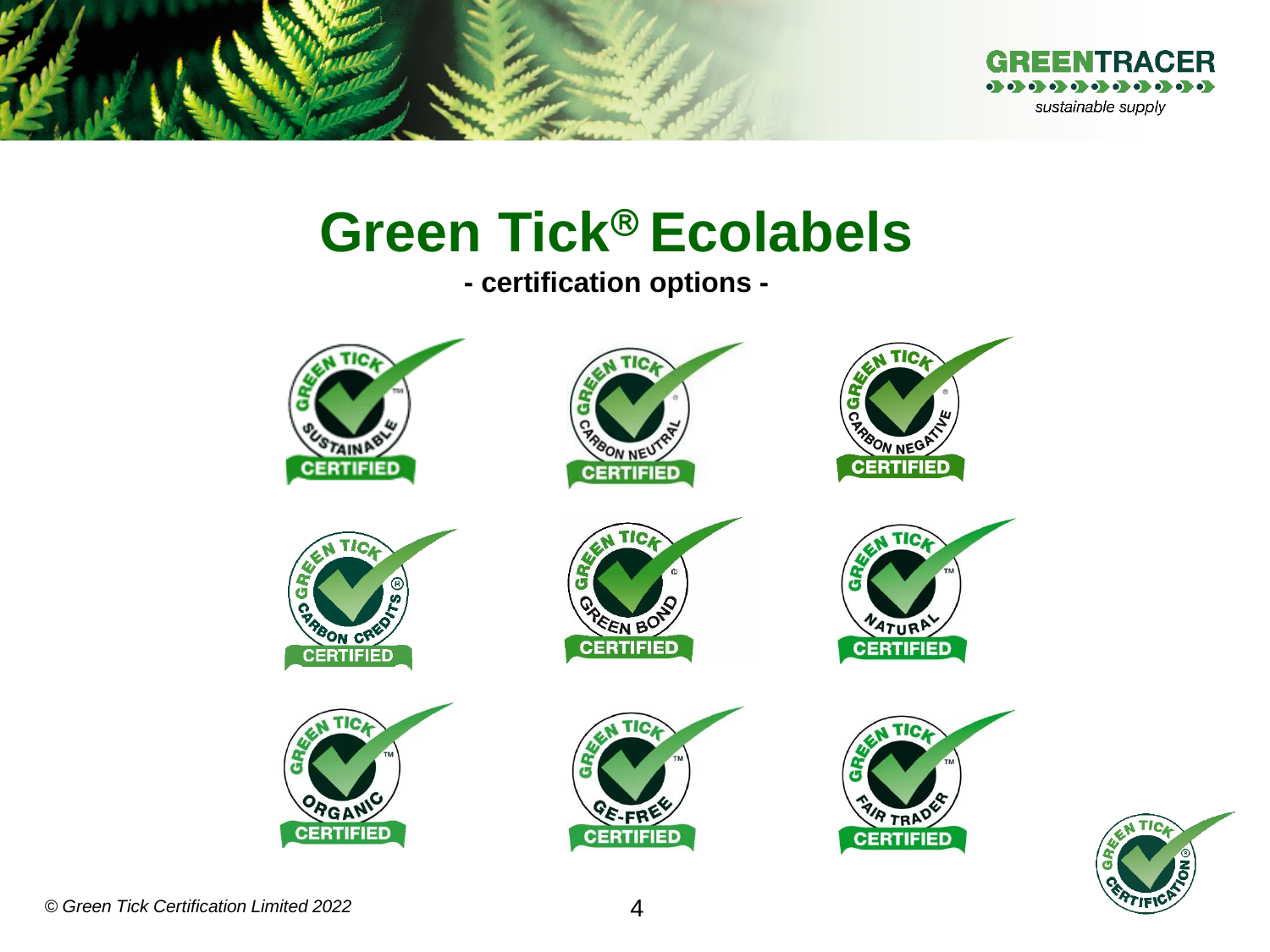



#### **1. SAFETY**

#### **1.1 Accident Record**

▪No major harm (2 days or more in hospital) accidents, incidents, injuries recorded in past 12 months.

#### **1.2 Staff Health and Safety**

▪No continuing or unsatisfactorily addressed staff complaints about working conditions in past 12 months.

#### **1.3 Supplier Health and Safety**

▪No continuing or unsatisfactorily addressed supplier issues with on-site working conditions in past 12 months.

#### **1.4 Customer Health and Safety**

▪No continuing or unsatisfactorily addressed customer complaints about health or safety issues (including product quality) in past 12 months.

#### **1.5 Safety Management System**

▪Occupational Safety and Health regulation-compliant health and safety management system in place.

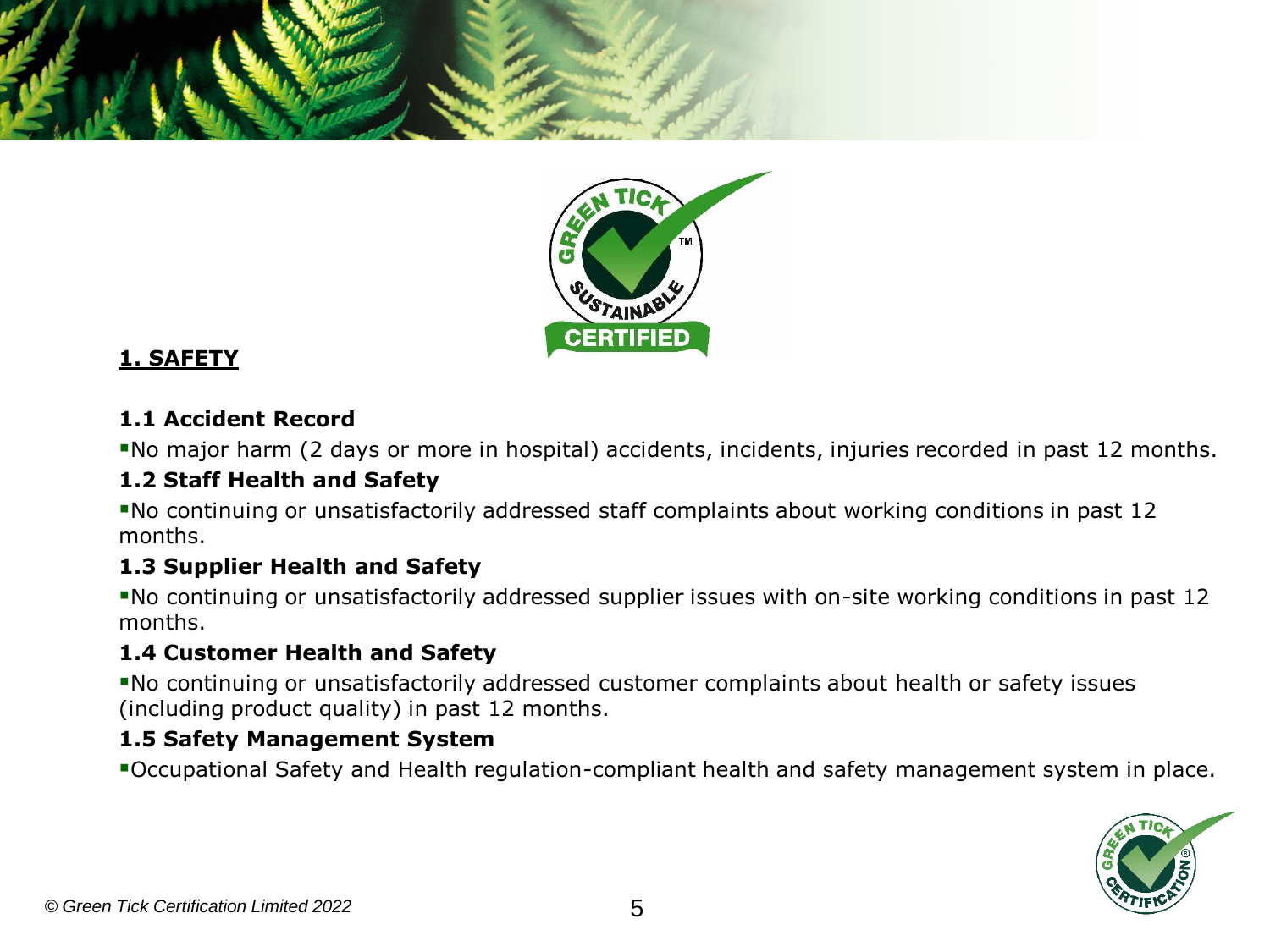



#### **1. SAFETY continued…**

#### **1.6 Minimising Risk**

**Annual reviews of potential risk areas and mitigation taken.** 

#### **1.7 Safety Performance Record**

**.** Less than five minor non-conformances per 100 workers to H&S management system reported in past 12 months.

#### **1.8 Safety Legal Compliance**

i) 100% compliance with all legal requirements;

ii) No successful enforcement actions by government health and safety agencies in past 12 months.

### **2. SUSTAINABILITY**

#### **2.1 Product Origin**

**All product content identified by country of origin.** 

#### **2.2 Product Quality**

▪Product meets all quality standards of industry or government authority.

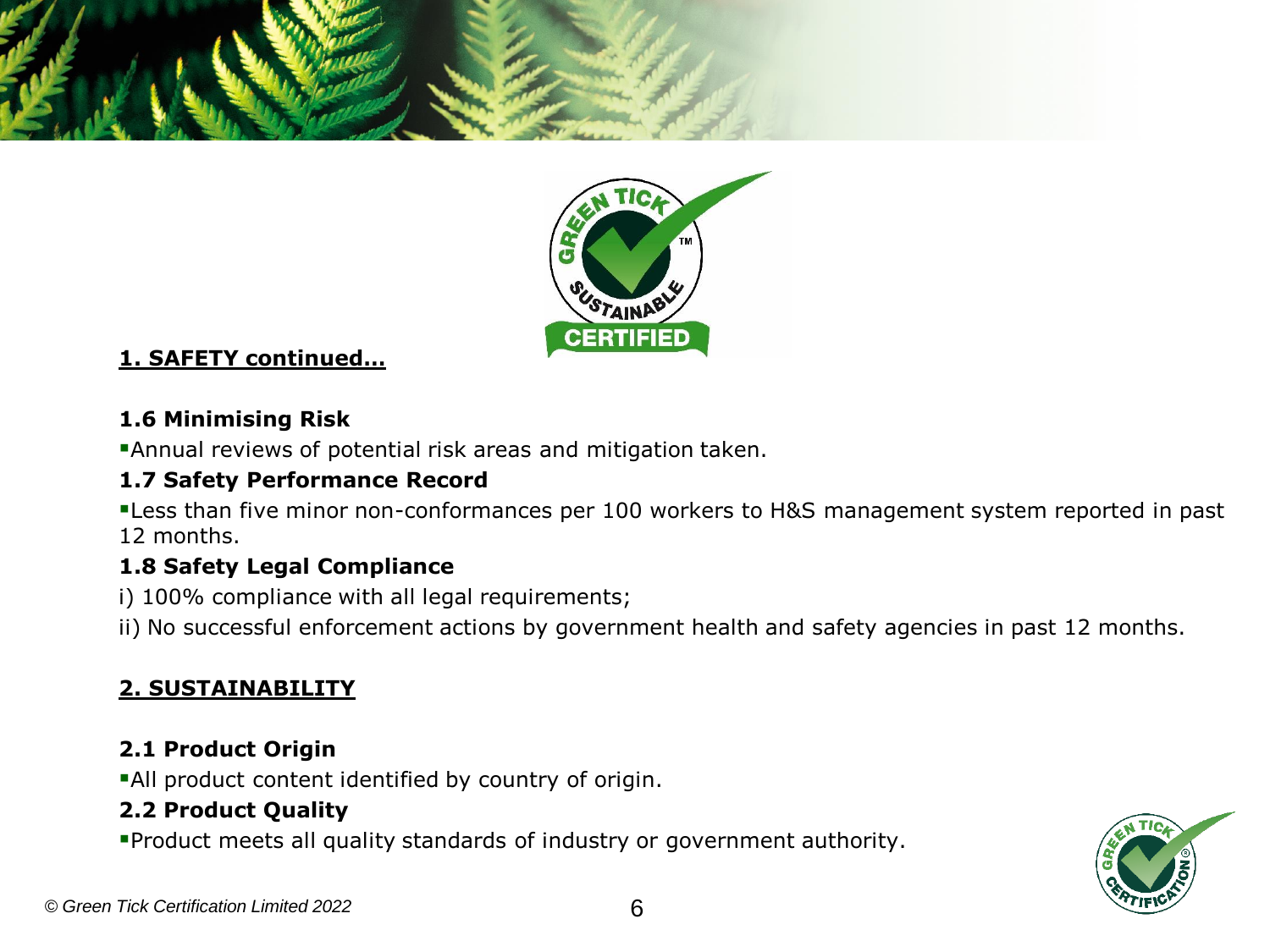



#### **2. SUSTAINABILITY continued…**

#### **2.3 Product Labeling**

**ELabelling meets required legal standards.** 

#### **2.4 Resource Use**

i) Programme in place to maximise resource use efficiency with defined performance targets;

- ii) Resources used at lowest practical for site/s with current technology per sales unit;
- iii) Programme in place to identify and use recycled materials where appropriate;
- iv) Where resource use is extractive, relevant industry or government sustainability standards met.

#### **2.5 Chemical Use**

▪Chemical residues comply with industry or government standard.

#### **2.6 Energy Use**

- i) Programme in place to minimise energy use with defined performance targets;
- ii) Energy resources used at lowest practical for site/s with current technology per sales unit.

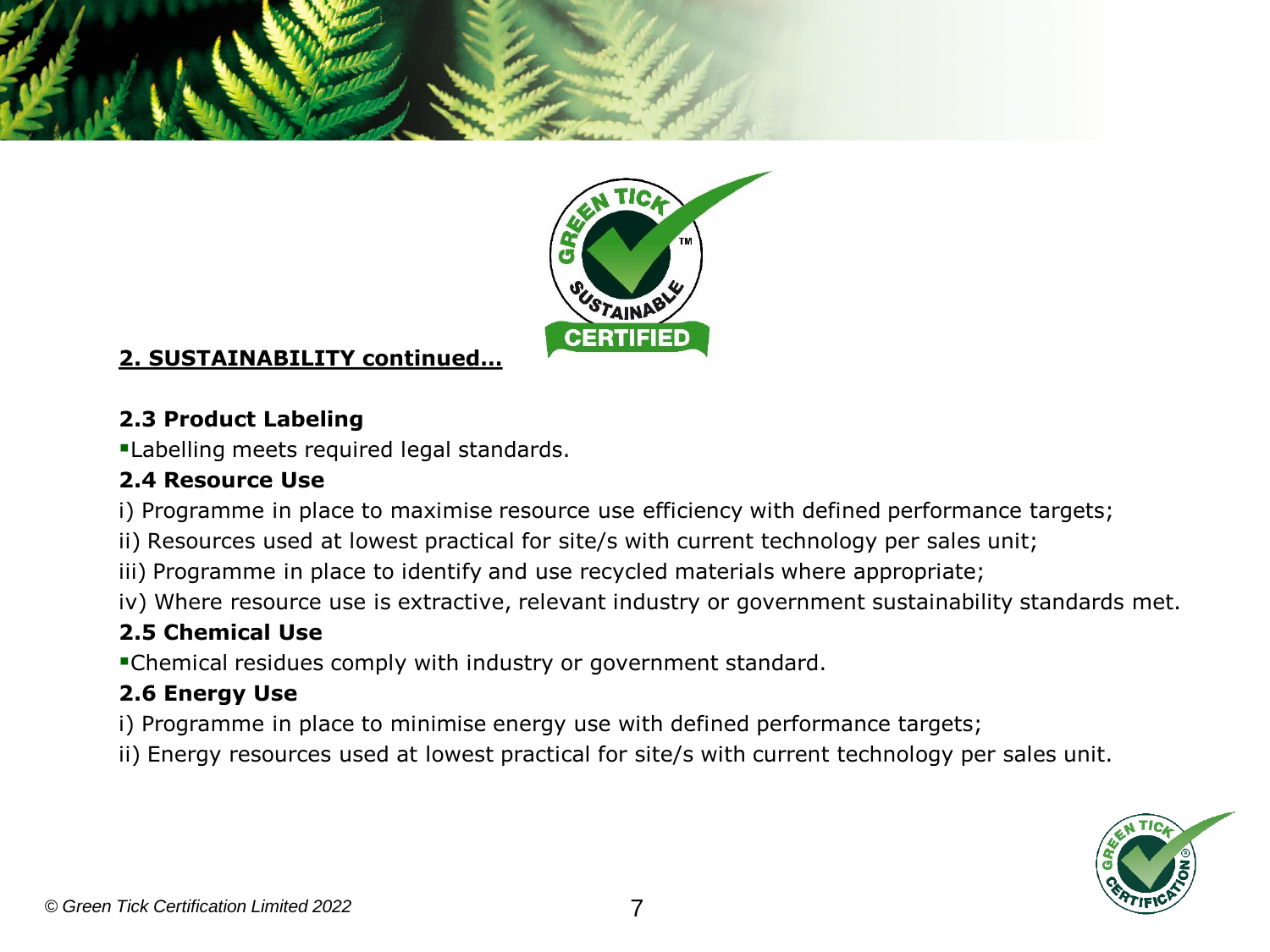



#### **2. SUSTAINABILITY continued…**

#### **2.7 Nuisance Effects**

▪No continuing or unsatisfactorily addressed complaints from neighbours about nuisances in past 12 months.

#### **2.8 Contaminant Discharges**

- i) Programme in place to minimise contaminant discharges with defined performance targets;
- ii) Contaminant discharges at lowest practical for site/s with current technology per sales unit.

#### **2.9 Waste Management**

- i) Waste minimization and recycling programme in place with defined performance targets;
- ii) Wastes reduced, re-used, recycled, or properly disposed of to authorised facilities.

#### **2.10 Environmental Management System**

▪Environmental management programme in place with defined performance targets consistent with industry or government standards.

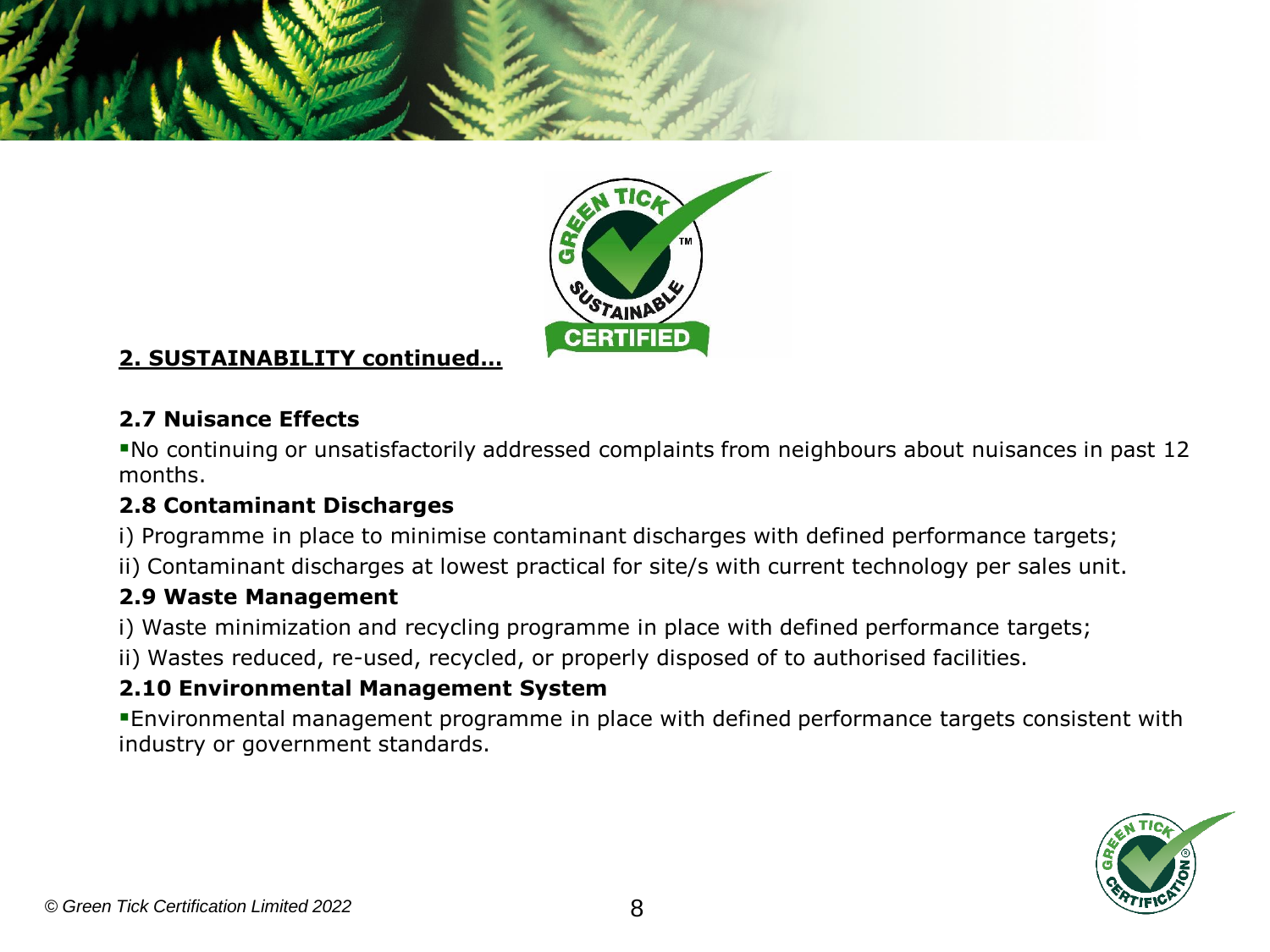



#### **2. SUSTAINABILITY continued…**

#### **2.11 Environmental Management Performance**

**ELESS than five minor non-conformances per 100 workers with Environmental Management System** reported in past 12 months.

#### **2.12 Legal Compliance**

- i) 100% legal compliance with any environmental consents and applicable plan rules;
- ii) No successful enforcement actions by government environmental agencies in past 12 months.

- 1. 12 months' evidence of compliance required.
- 2. Special process for businesses that are less than a year old.
- 3. [Contact us](mailto:info@greentick.com?subject=Green%20Tick%20Inquiry) for more information.

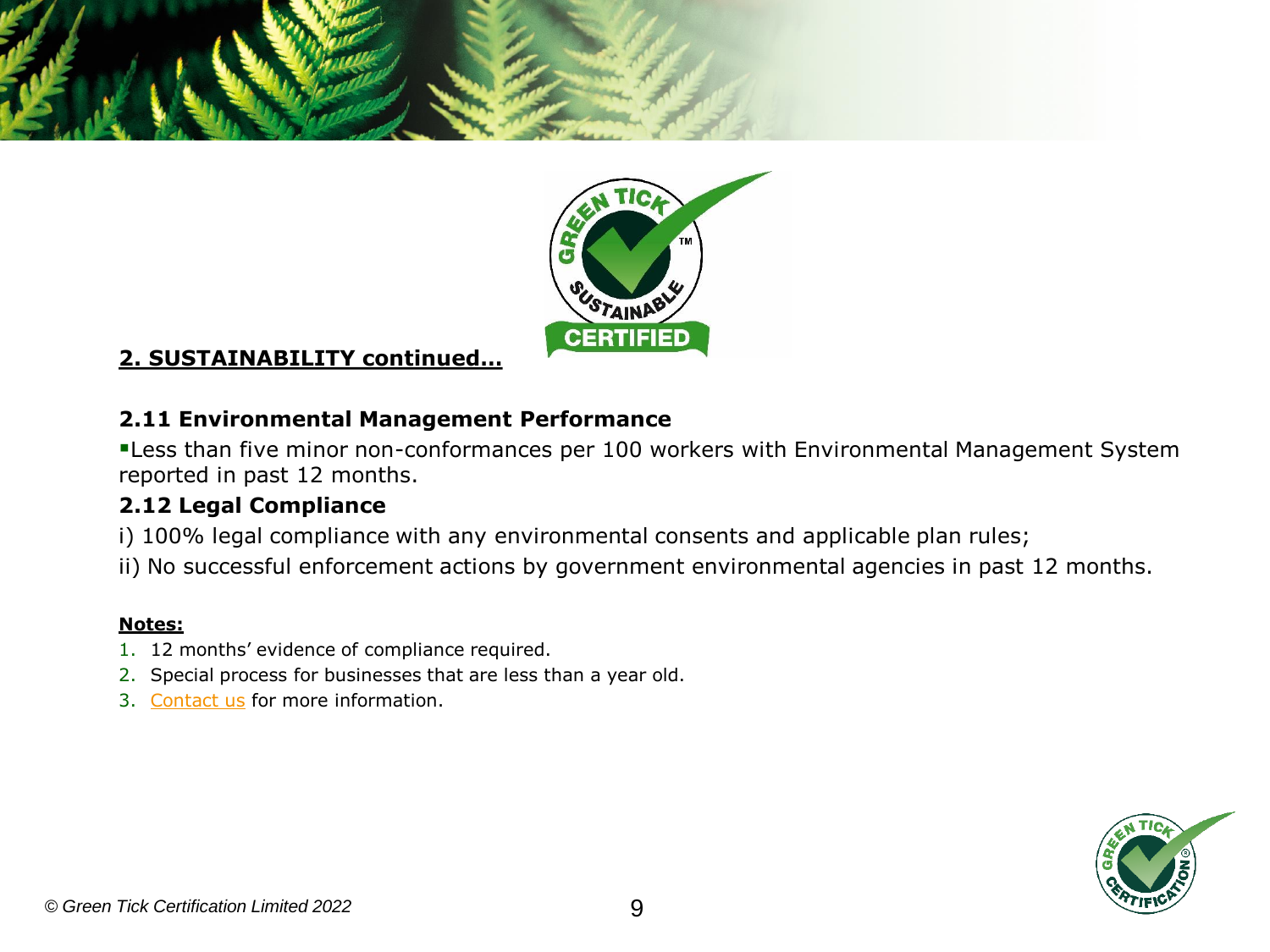



(b) Be carbon neutral over the whole life cycle according to ISO 14064:2006 for organisations or ISO 14064- 2: 2019 for projects or PAS 2050 for products; or,

(c) The applicant holds sufficient verified carbon credits to achieve carbon neutral status for the organisation or product over its whole life cycle.

- 1. 12 months' evidence of compliance required.
- 2. Special process for businesses that are less than a year old.
- 3. [Contact us](mailto:info@greentick.com?subject=Green%20Tick%20Inquiry) for more information.

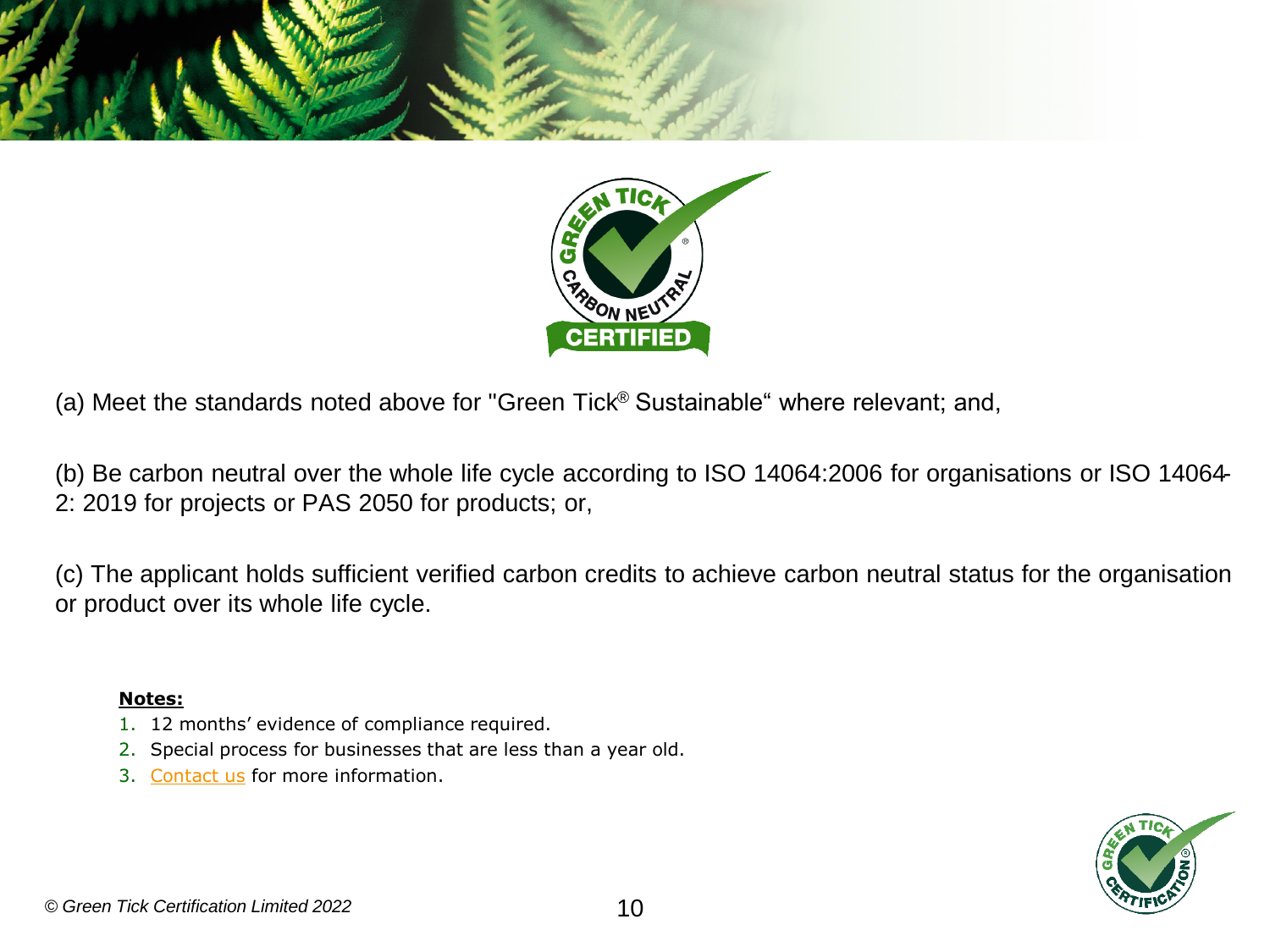



(b) Be carbon negative over the whole life cycle according to ISO 14064:2006 for organisations or ISO 14064-2:2019 for projects or PAS 2050 for products; or,

(c) The applicant holds sufficient verified carbon credits to achieve carbon negative status for the organisation or project or product over its whole life cycle.

- 1. Under (a), applicable standards for Certified Carbon Credits are Standards 2.1, 2.2, 2.3, and 2.12.
- 2. 12 months' evidence of compliance required.
- 3. Special process for businesses that are less than a year old.
- 4. [Contact us](mailto:info@greentick.com?subject=Green%20Tick%20Inquiry) for more information.

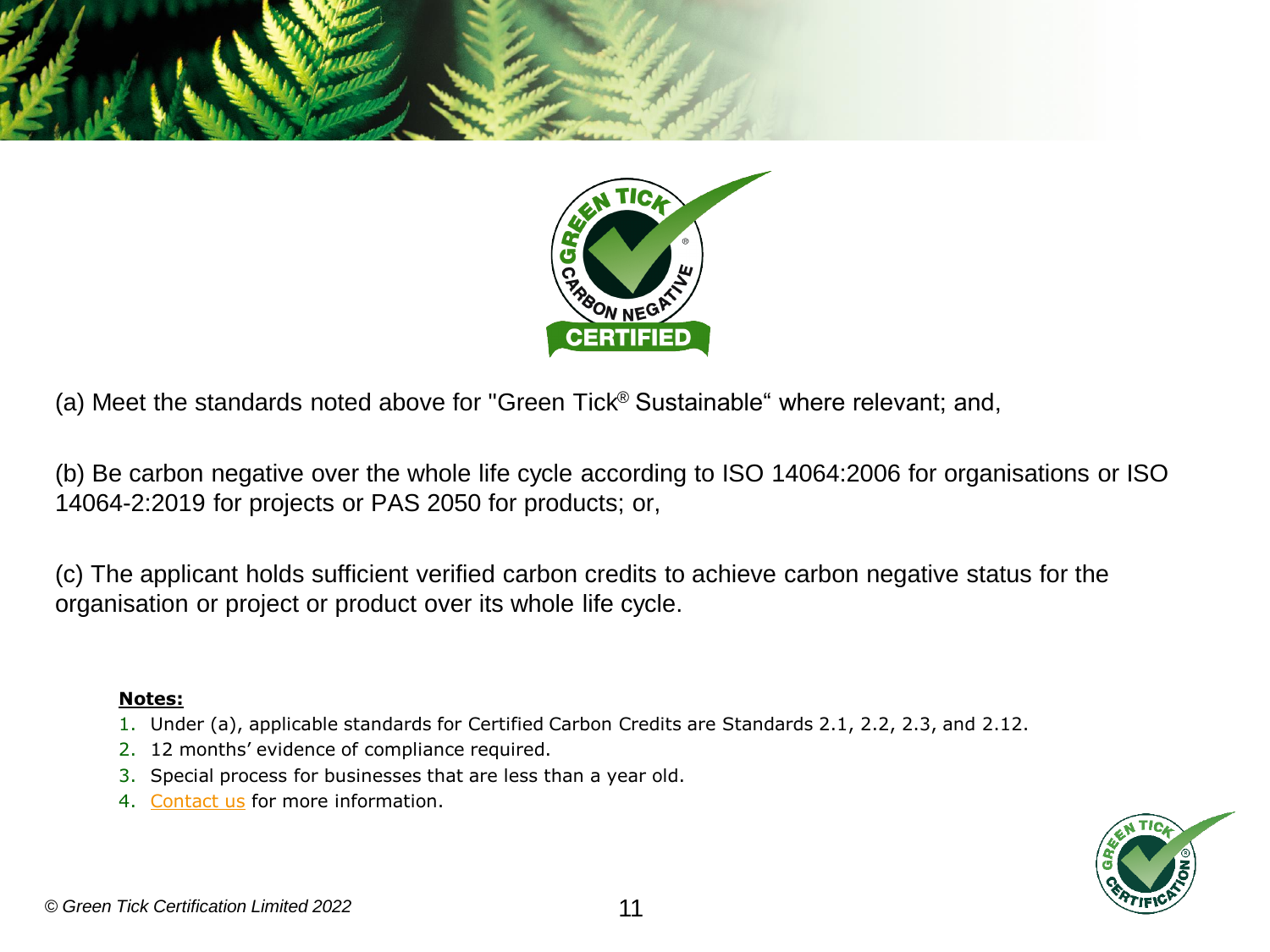



(a) Must be a Government issued statutory carbon credit, or;

(b) Must be a voluntary carbon credit issued according to ISO 14064-2: 2019 for projects or an equivalent scientifically verifiable standard which includes the elements of additionality and materiality; and,

(c) Whether a statutory or voluntary carbon credit, meets Standards 2.1, 2.2, 2.3 and 2.12 of the "Green Tick® Sustainable Standard" where relevant.

- 1. 12 months' evidence of compliance required.
- 2. Special process for businesses that are less than a year old.
- 3. [Contact us](mailto:info@greentick.com?subject=Green%20Tick%20Inquiry) for more information.

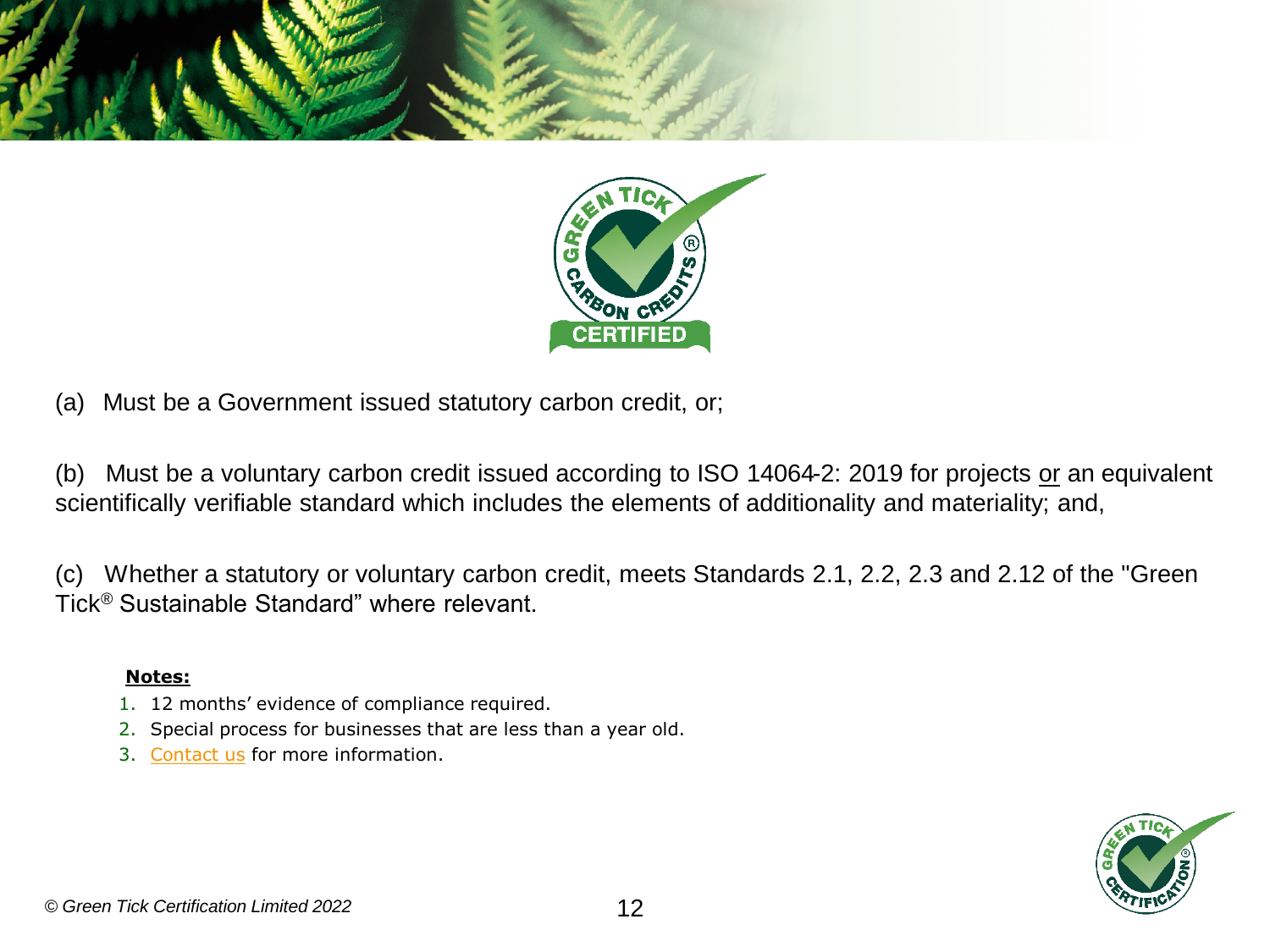



(b) Be independently tested and confirmed as containing only natural content or substances by a Testing Authority.

- 1. 12 months' evidence of compliance required.
- 2. Special process for businesses that are less than a year old.
- 3. [Contact us](mailto:info@greentick.com?subject=Green%20Tick%20Inquiry) for more information.

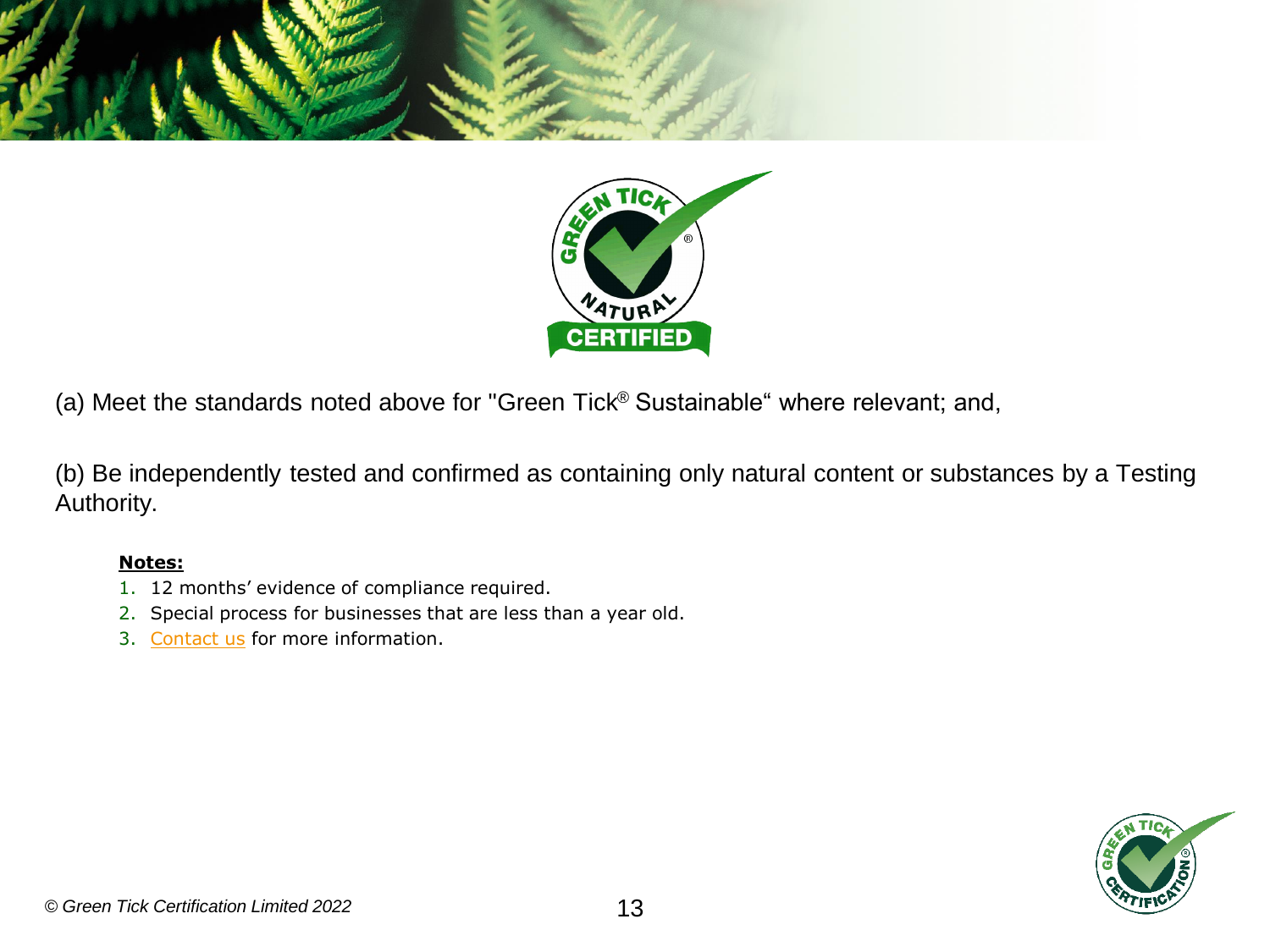



(b) Hold a current organic certification from a Testing Authority approved by the International Federation of Organic Agriculture Movements [\(IFOAM\)](http://www.ifoam.org/)<sup>®</sup>.

- 1. 12 months' evidence of compliance required.
- 2. Special process for businesses that are less than a year old.
- 3. [Contact us](mailto:info@greentick.com?subject=Green%20Tick%20Inquiry) for more information.

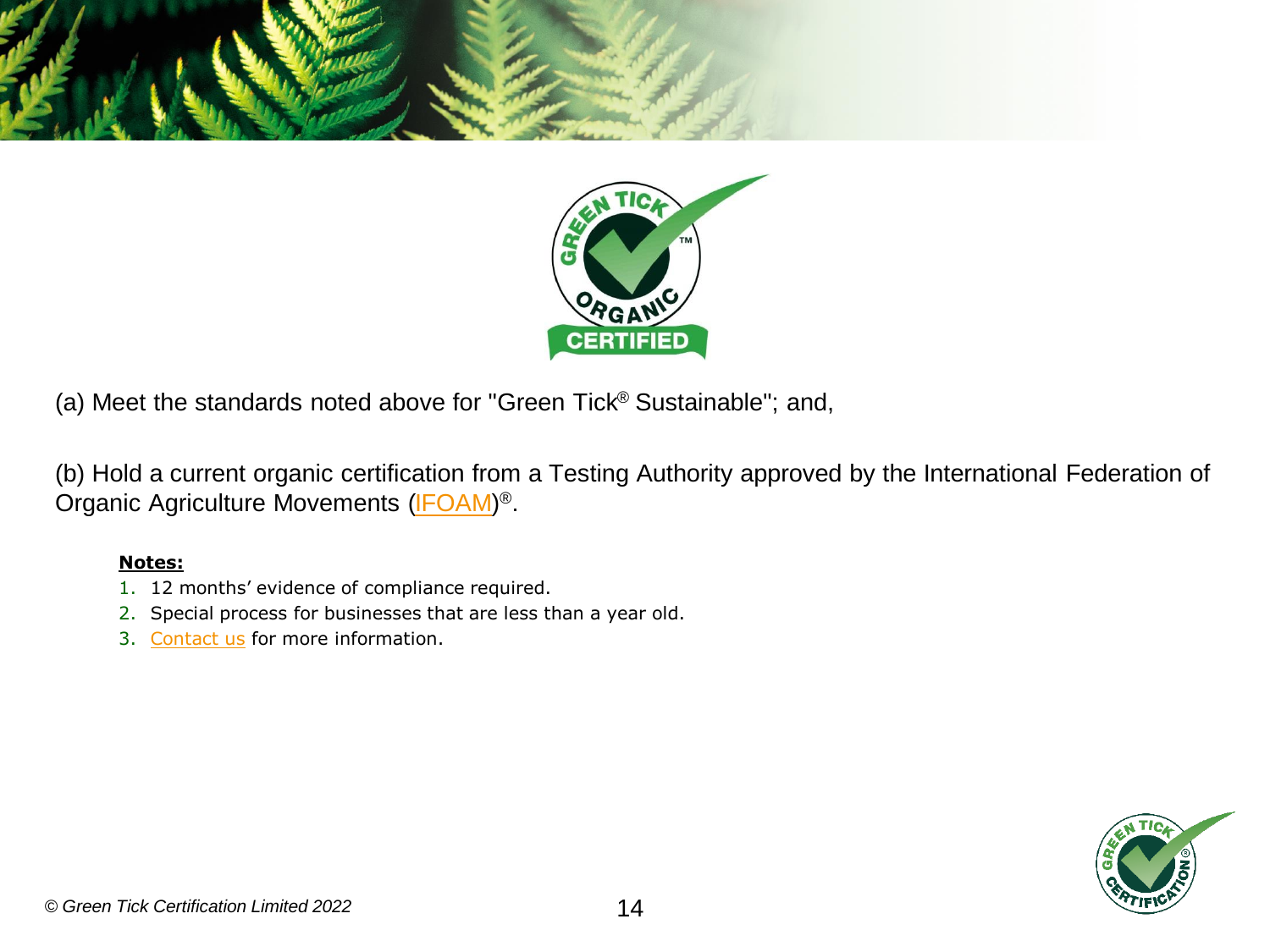



(b) Be independently tested and confirmed as containing no genetically-engineered content or substances by a Testing Authority.

- 1. 12 months' evidence of compliance required.
- 2. Special process for businesses that are less than a year old.
- 3. [Contact us](mailto:info@greentick.com?subject=Green%20Tick%20Inquiry) for more information.

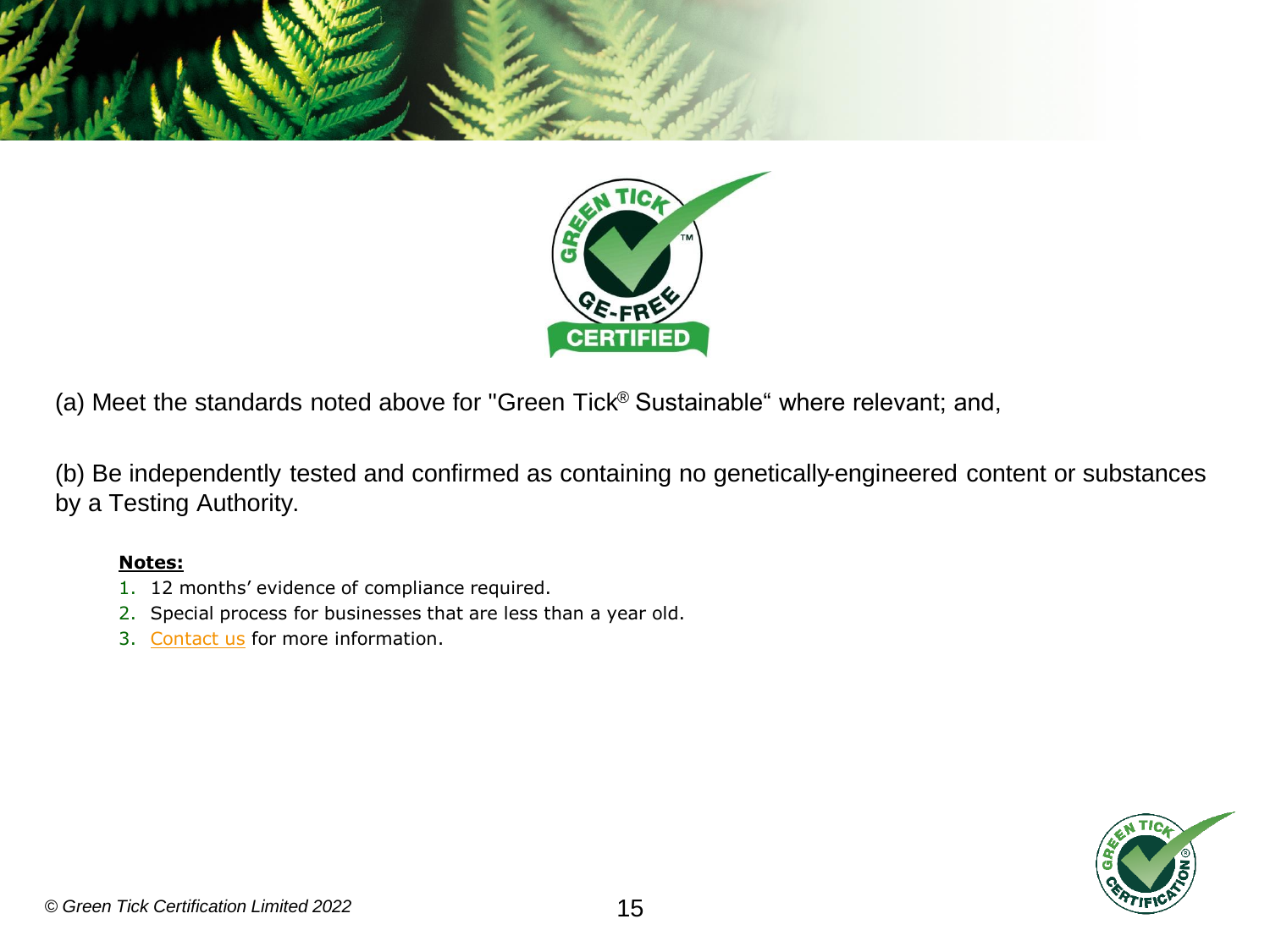



(b) Be produced according to fair trade practices as defined by United Nations conventions. These include assisting third world producers to reach first world markets, payment of fair prices for products and labour, protection of workers, (particularly women and children) from exploitation, and assisting disadvantaged producers to build business management skills.

- 1. 12 months' evidence of compliance required.
- 2. Special process for businesses that are less than a year old.
- 3. [Contact us](mailto:info@greentick.com?subject=Green%20Tick%20Inquiry) for more information.

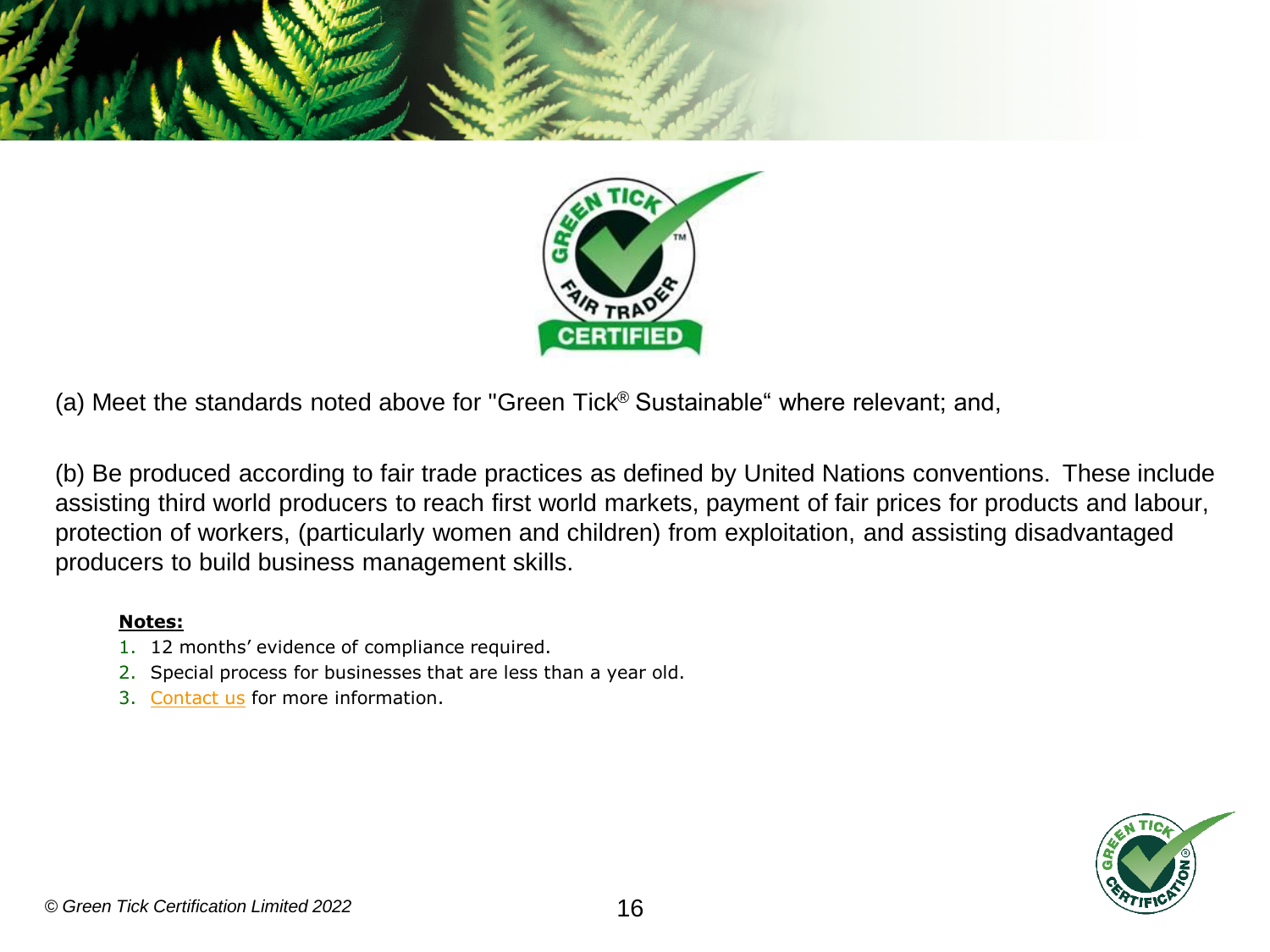



(a) Meet the standards noted above for "Green Tick® Sustainable" where relevant (see next page Green Bonds - Definition of Sustainability); and,

(b) Be produced according to Green Bond Principles or other reputable performance standards, as appropriate, or as prescribed by sovereign governments in the country where the project is financed, whichever is the higher standard; or where such standards are lacking or deemed inadequate by the Green Tick Certification Board, performance standards shall default to those prescribed by the New Zealand Government from time to time.

- 1. Our "Green Bond" definition includes all "green finance instruments" promoted as such.
- 2. 12 months' evidence of compliance required.
- 3. Special process for enterprises that are less than a year old.
- 4. [Contact us](mailto:info@greentick.com?subject=Green%20Tick%20Inquiry) for more information.

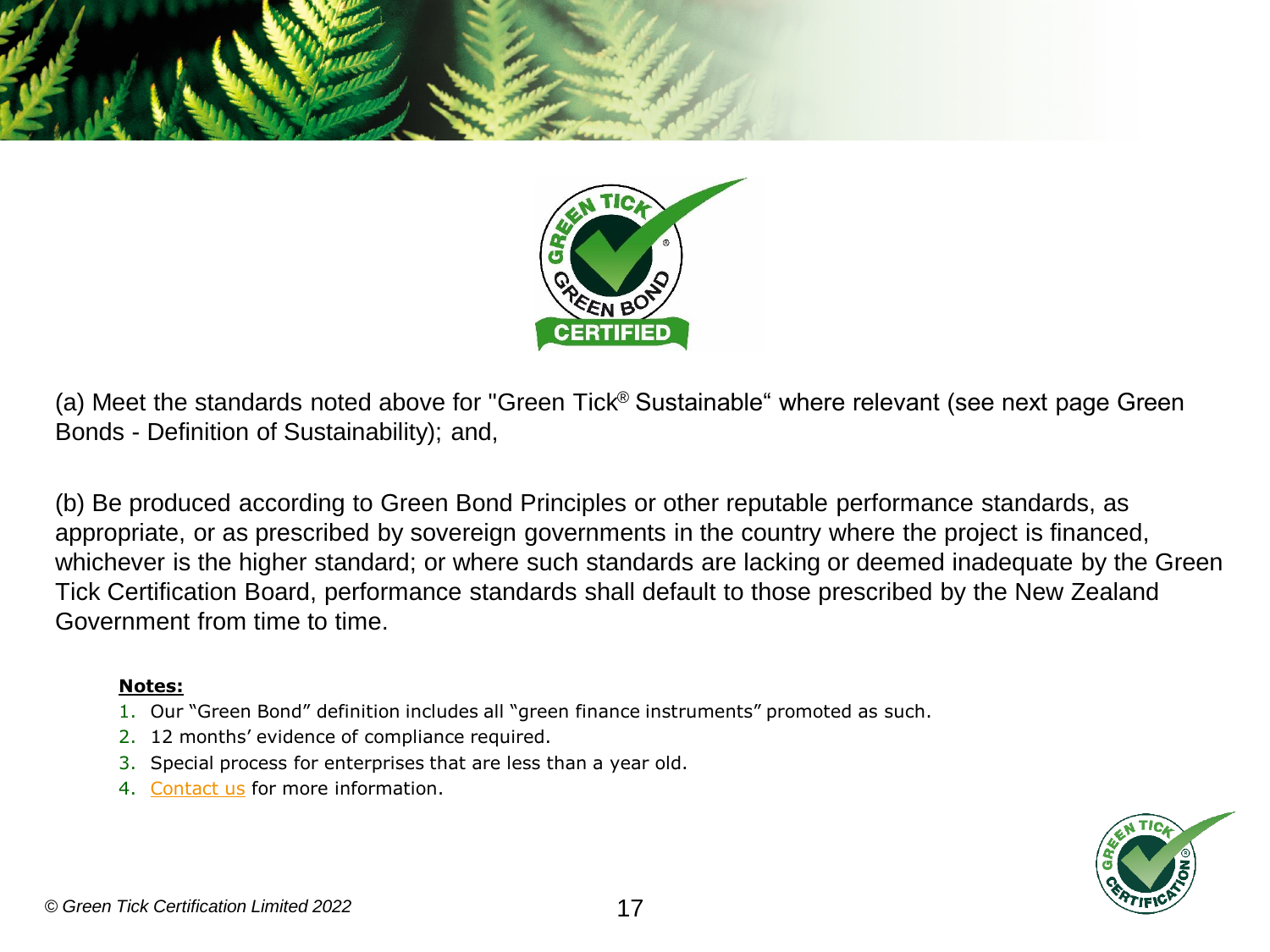

## **Green Bonds - Definition of Sustainability**

- (1) A **Green Tick-certified SUSTAINABLE Green Bond** finances projects that do not cause permanent harm to people or the environment. The Green Bond's performance and effectiveness as a 'green' financial instrument is audited independently with respect to the outcomes of the financed project/s, in accordance with the Green Tick<sup>®</sup> standards for sustainability assessment.
- (2) A **Green Tick-certified SUSTAINABLE Green Bond Project** is a project that provides products and/or services to human society without causing permanent harm to people or the environment. Its' sustainability performance is audited independently as a work-in-progress and/or at the end of the project, in accordance with the Green Tick<sup>®</sup> standards for sustainability assessment.

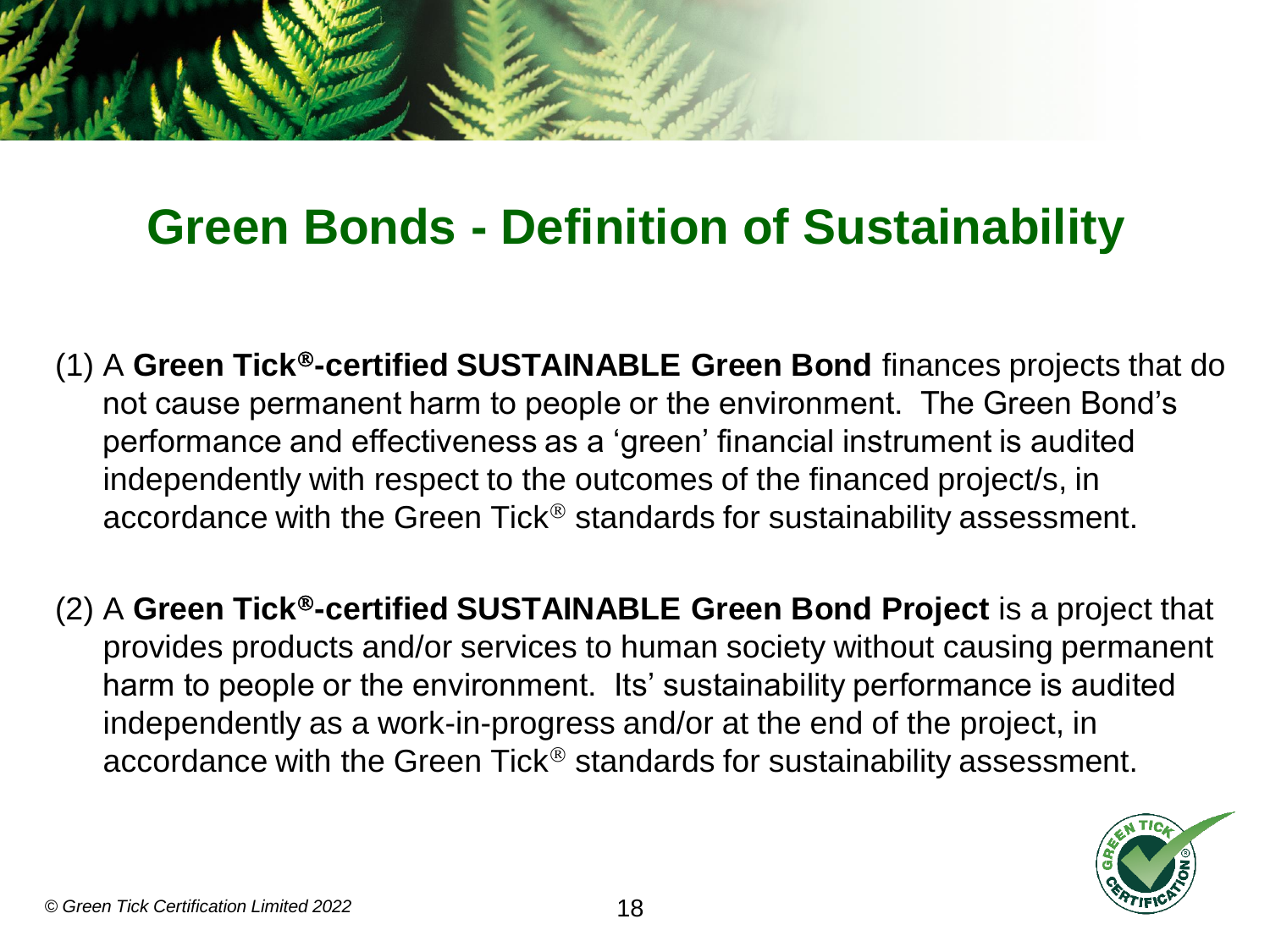

# **More Information**

- Inquiries to us direct at [info@greentick.com](mailto:info@greentick.com)
- Phone inquiries to office +64 4 382 9669 (business hours NZ time)
- **E** More information on our website [www.greentick.com](http://www.greentick.com/)
- [And on Facebook https://www.facebook.com/pages/Green-Tick-](https://www.facebook.com/pages/Green-Tick-Certification-Limited/45639086590)Certification-Limited/45639086590
- Downloads of application forms, brochures, documents, papers, audit reports and presentations on our website*.*

### *We look forward to hearing from you!*